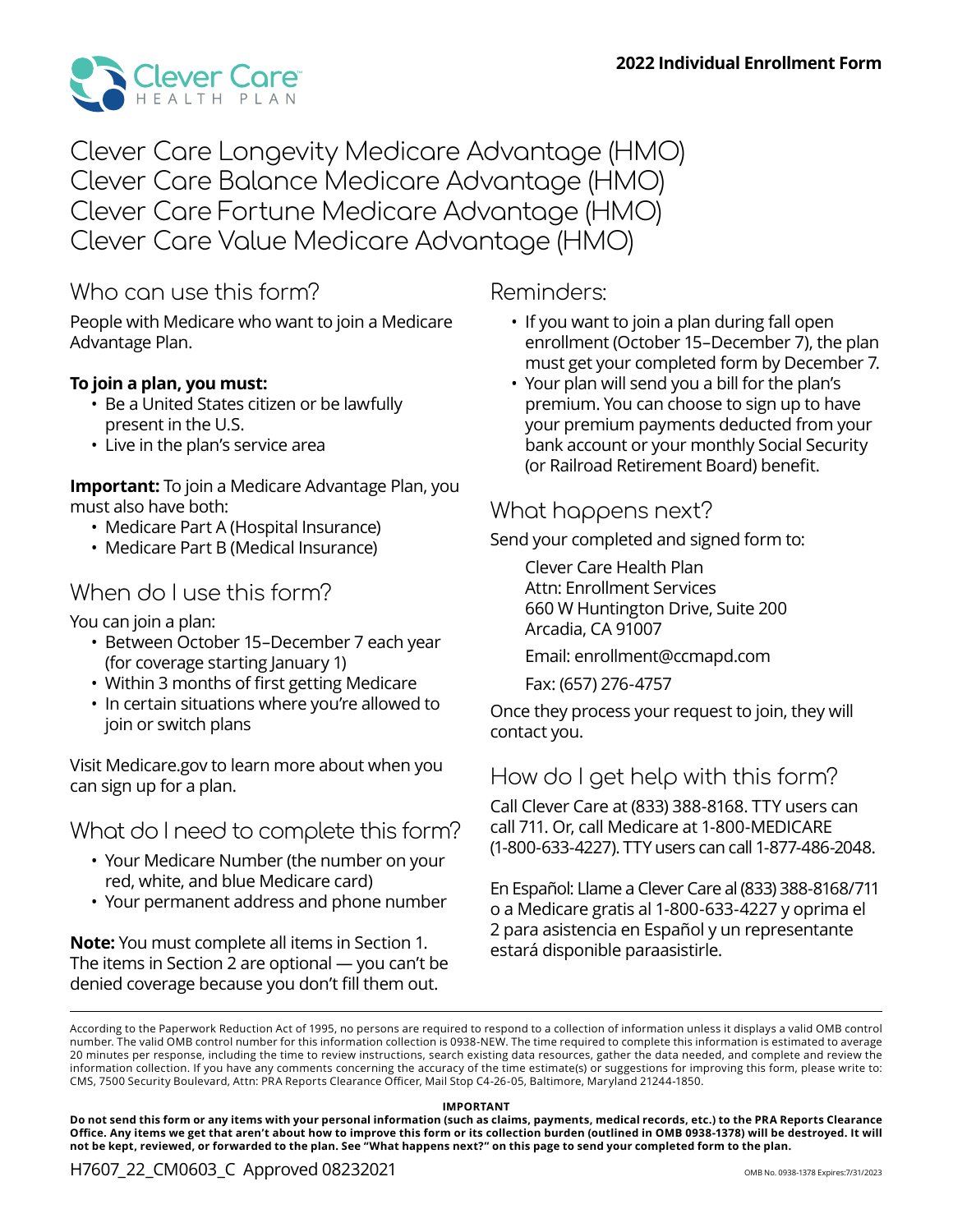# Select the plan you want to join:

| ☑                                                 | Plan                                                  | County      | Premium           |
|---------------------------------------------------|-------------------------------------------------------|-------------|-------------------|
|                                                   | <b>Clever Care Longevity Medicare Advantage (HMO)</b> |             |                   |
|                                                   | H7607-002-001                                         | Los Angeles | \$0 per month     |
|                                                   | H7607-002-002                                         | Orange      | \$0 per month     |
|                                                   | H7607-002-003                                         | San Diego   | \$0 per month     |
|                                                   | <b>Clever Care Balance Medicare Advantage (HMO)</b>   |             |                   |
|                                                   | H7607-003-001                                         | Los Angeles | \$33.20 per month |
|                                                   | H7607-003-002                                         | Orange      | \$33.20 per month |
|                                                   | H7607-003-003                                         | San Diego   | \$33.20 per month |
|                                                   | <b>Clever Care Fortune Medicare Advantage (HMO)</b>   |             |                   |
|                                                   | H7607-007-001                                         | Los Angeles | \$0 per month     |
|                                                   | H7607-007-002                                         | Orange      | \$0 per month     |
|                                                   | H7607-007-003                                         | San Diego   | \$0 per month     |
| <b>Clever Care Value Medicare Advantage (HMO)</b> |                                                       |             |                   |
|                                                   | H7607-008-001                                         | Los Angeles | \$0 per month     |
|                                                   | H7607-008-002                                         | Orange      | \$0 per month     |
|                                                   | H7607-008-003                                         | San Diego   | \$0 per month     |

| FIRST name:                              |                           | LAST name: |               | Middle Initial (optional): |
|------------------------------------------|---------------------------|------------|---------------|----------------------------|
| Birth date ( $mm/dd/yyy$ ): $\vert$ Sex: | $\Box$ Male $\Box$ Female |            | Phone Number: |                            |

#### Permanent Residence street address (Do not enter a PO Box):

| $C_{\rm{itv}}$<br><b>CILV.</b> | County (optional): | State: | 71D <sub>1</sub><br>code: |
|--------------------------------|--------------------|--------|---------------------------|
|                                |                    |        |                           |

### Mailing address, if different from your permanent address (PO Box allowed):

| $\sim$ in $\sim$<br>City. | $\sim$<br>dle.<br>- - - - - - | $\overline{\phantom{a}}$<br>.<br>coue.<br><u>.</u><br>----- |
|---------------------------|-------------------------------|-------------------------------------------------------------|
|                           |                               |                                                             |

## Your Medicare information:

#### Medicare Number:

- -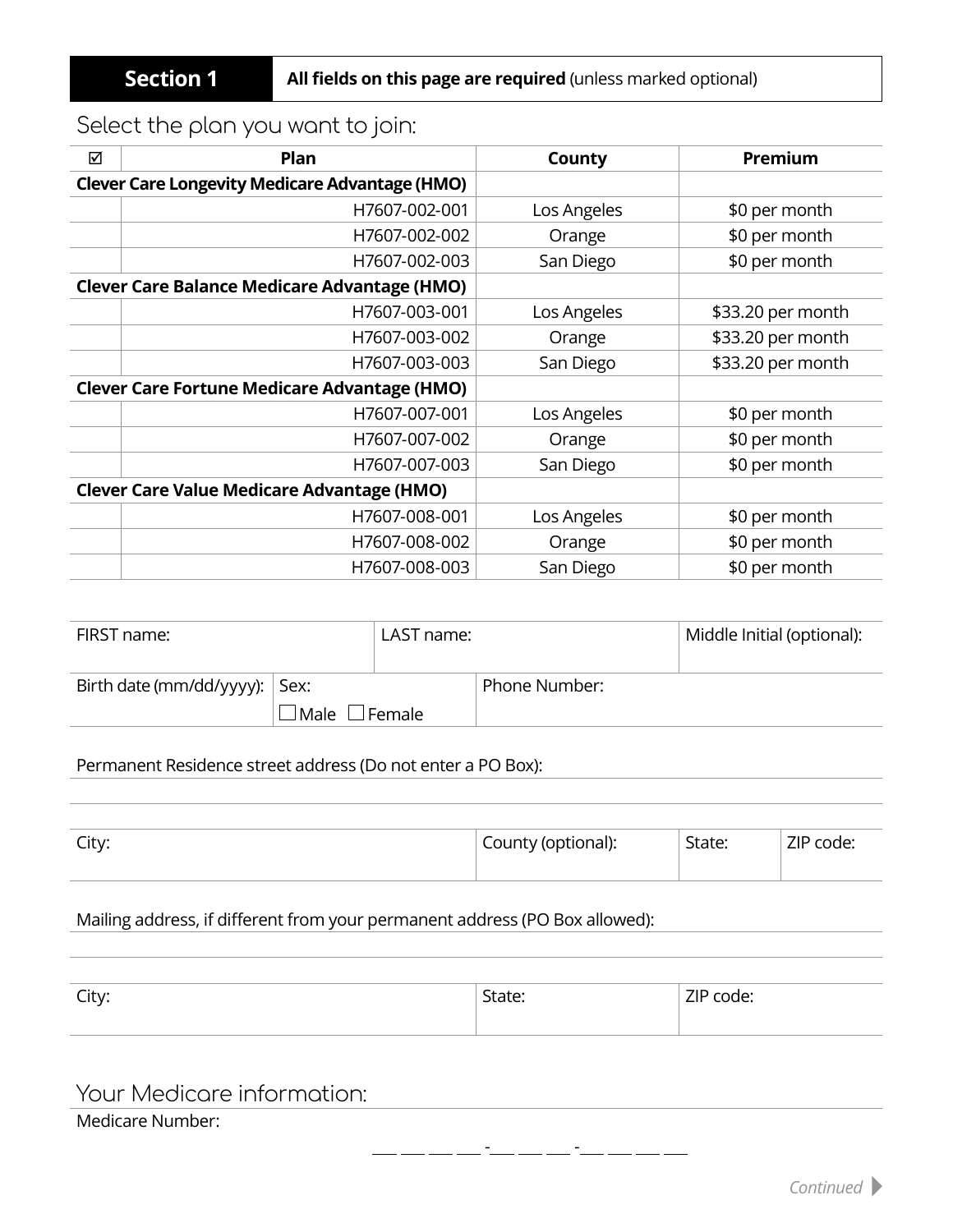#### **Section 1 All fields on this page are required** *(continued)*

### Answer these important questions:

| Will you have other prescription drug coverage (like VA, TRICARE) in<br>addition to Clever Care Longevity Medicare Advantage, Clever Care<br>Balance Medicare Advantage, Clever Care Fortune Medicare Advantage,<br>or Clever Care Value Medicare Advantage. | ⊥Yes ∟No                         |                                    |
|--------------------------------------------------------------------------------------------------------------------------------------------------------------------------------------------------------------------------------------------------------------|----------------------------------|------------------------------------|
| Name of other coverage:                                                                                                                                                                                                                                      | Member number for this coverage: | Group number for this<br>coverage: |

## IMPORTANT: Read and sign below:

- I must keep both Hospital (Part A) and Medical (Part B) to stay in Clever Care Longevity Medicare Advantage (HMO), Clever Care Balance Medicare Advantage (HMO), Clever Care Fortune Medicare Advantage (HMO), or Clever Care Value Advantage (HMO).
- By joining this Medicare Advantage Plan, I acknowledge that Clever Care will share my information with Medicare, who may use it to track my enrollment, to make payments, and for other purposes allowed by Federal law that authorize the collection of this information (see Privacy Act Statement below).
- Your response to this form is voluntary. However, failure to respond may affect enrollment in the plan.
- The information on this enrollment form is correct to the best of my knowledge. I understand that if I intentionally provide false information on this form, I will be disenrolled from the plan.
- I understand that people with Medicare are generally not covered under Medicare while out of the country, except for limited coverage near the U.S. border.
- I understand that when my Clever Care Longevity Medicare Advantage, Clever Care Balance Medicare Advantage, Clever Care Fortune Medicare Advantage, or Clever Care Value Medicare Advantage coverage begins, I must get all of my medical and prescription drug benefits from Clever Care. Benefits and services provided by Clever Care and contained in my Clever Care Longevity Medicare Advantage, Clever Care Balance Medicare Advantage, Clever Care Fortune Medicare Advantage, or Clever Care Value Medicare Advantage "Evidence of Coverage" document (also known as a member contract or subscriber agreement) will be covered. Neither Medicare nor Clever Care will pay for benefits or services that are not covered.
- I understand that my signature (or the signature of the person legally authorized to act on my behalf) on this application means that I have read and understand the contents of this application. If signed by an authorized representative (as described above), this signature certifies that:
	- 1. This person is authorized under State law to complete this enrollment, and
	- 2. Documentation of this authority is available upon request by Medicare.

| Signature: | Today's date: (mm/dd/yyyy) |
|------------|----------------------------|
|            |                            |

| If you're the authorized representative, sign above and fill out these fields: |                           |  |
|--------------------------------------------------------------------------------|---------------------------|--|
| Name:                                                                          | Address:                  |  |
|                                                                                |                           |  |
| Phone number:                                                                  | Relationship to enrollee: |  |
|                                                                                |                           |  |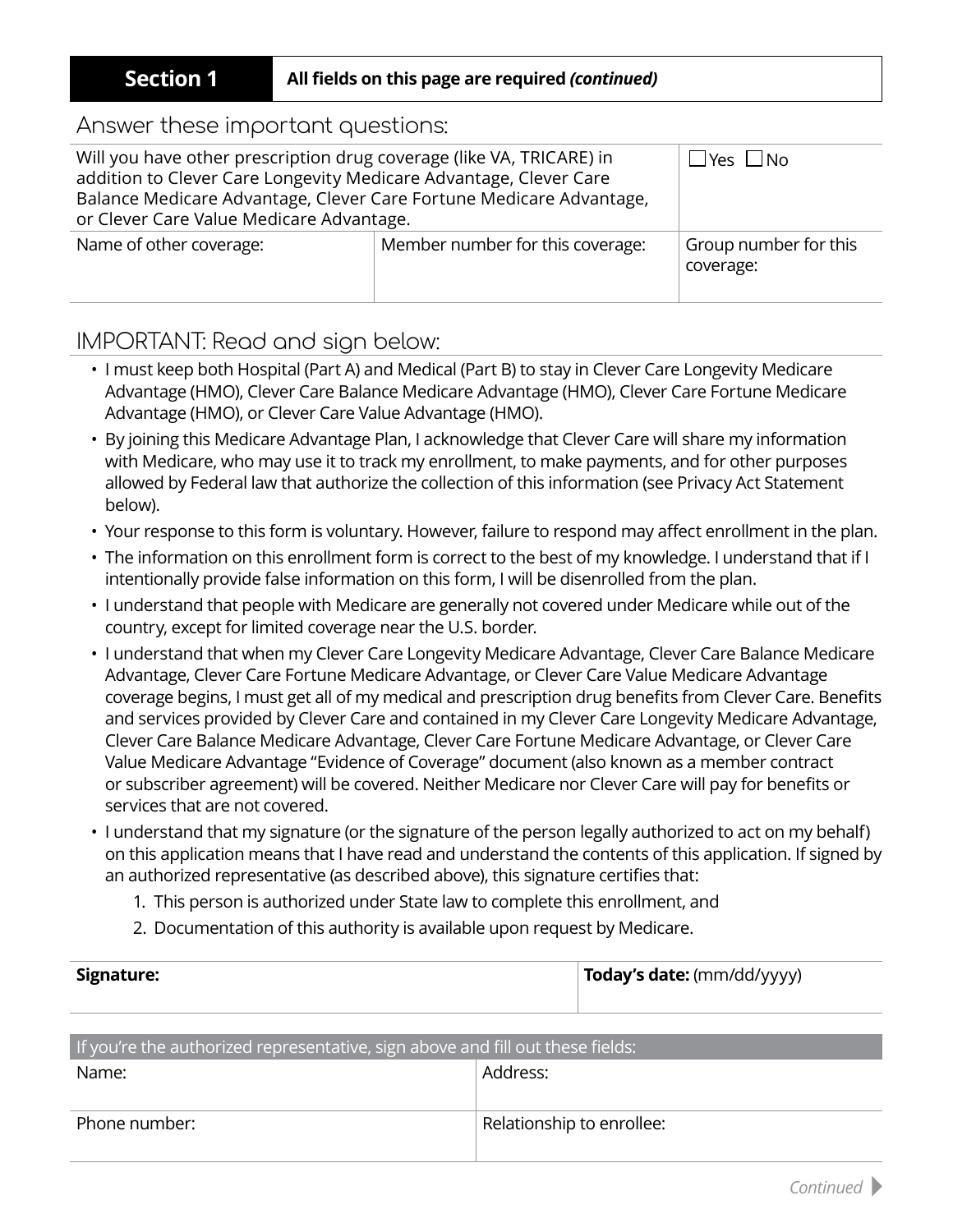#### **Answering these questions is your choice. You cannot be denied coverage because you don't fill them out.**

| Select one if you want us to send you information in a language other than English.                                                                                                                                                                                                                                                                                                                                                     |                                                |  |  |
|-----------------------------------------------------------------------------------------------------------------------------------------------------------------------------------------------------------------------------------------------------------------------------------------------------------------------------------------------------------------------------------------------------------------------------------------|------------------------------------------------|--|--|
| $\Box$ Chinese (Traditional) Preferred dialect: $\Box$ Mandarin $\Box$ Cantonese                                                                                                                                                                                                                                                                                                                                                        |                                                |  |  |
| Please indicate the race/ethnicity you identify with.<br>$\Box$ White $\Box$ Black $\Box$ Hispanic $\Box$ American Indian/Alaska Native $\Box$ Native Hawaiian/Pacific Islander<br><b>Asian:</b> $\Box$ Asian Indian $\Box$ Cambodian $\Box$ Chinese $\Box$ Filipino $\Box$ Indonesian $\Box$ Japanese $\Box$ Korean<br>$\Box$ Laotian $\Box$ Thai $\Box$ Vietnamese                                                                    |                                                |  |  |
| Select one if you want us to send you information in an accessible format.<br>$\Box$ Braille<br>$\Box$ Large print $\Box$ Audio CD                                                                                                                                                                                                                                                                                                      |                                                |  |  |
| Please contact Clever Care at (833) 388-8168 if you need information in an accessible format other<br>than what's listed above. Our office hours are 8 a.m. to 8 p.m., seven days a week, from October 1<br>through March 31, and 8 a.m. to 8 p.m., weekdays, from April 1 through September 30. Messages<br>received on holidays or outside of our business hours will be returned within one business day. TTY<br>users can call 711. |                                                |  |  |
| Do you work?<br>$\Box$ Yes $\Box$ No                                                                                                                                                                                                                                                                                                                                                                                                    | Does your spouse work? $\Box$ Yes $\Box$ No    |  |  |
| List your Primary Care Physician (PCP):                                                                                                                                                                                                                                                                                                                                                                                                 |                                                |  |  |
| Name of PCP:                                                                                                                                                                                                                                                                                                                                                                                                                            | PCP Enrollment ID#:                            |  |  |
| Are you a current patient of this doctor?                                                                                                                                                                                                                                                                                                                                                                                               | _l Yes ∣<br>$\sqcup$ No                        |  |  |
| Medical Group or Physician Network:                                                                                                                                                                                                                                                                                                                                                                                                     |                                                |  |  |
| I want to get the following materials via email. Select one or more:<br>(e.g. Annual Notice of Changes)<br><b>Explanation of Benefits</b><br>Newsletters and Plan information<br>E-mail address:                                                                                                                                                                                                                                        | Member seminar invitations<br>All of the above |  |  |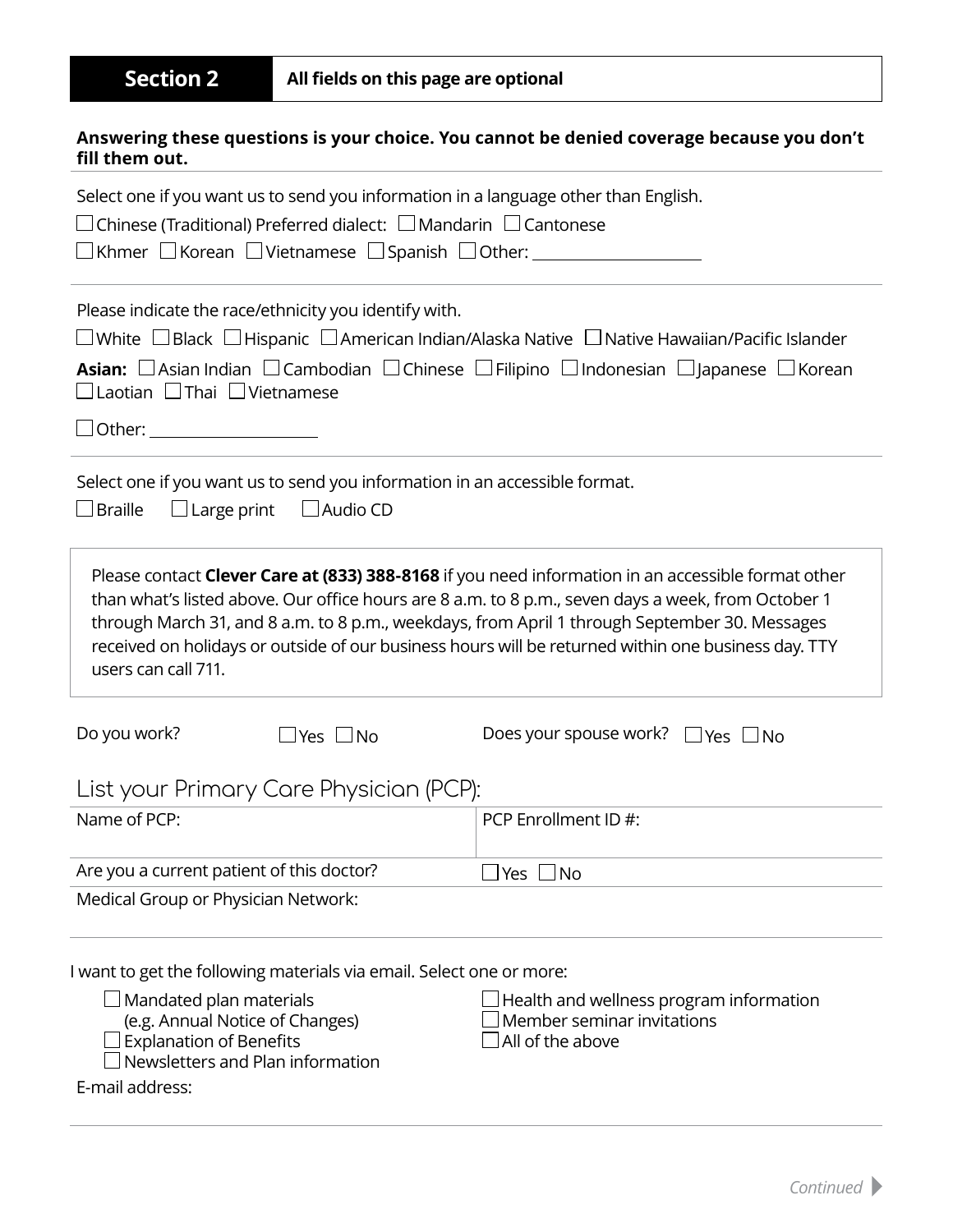## Paying your plan premiums

You can pay your monthly plan premium (including any late enrollment penalty that you currently have or may owe)  $□$  by mail or  $□$  Electronic Fund Transfer (EFT) each month.  $□$  **You can also choose to pay your premium by having it automatically taken out of your Social Security or Railroad Retirement Board (RRB) benefit each month.**

**If you have to pay a Part D-Income Related Monthly Adjustment Amount (Part D-IRMAA), you must pay this extra amount in addition to your plan premium.** The amount is usually taken out of your Social Security benefit, or you may get a bill from Medicare (or the RRB). DO NOT pay Clever Care the Part D-IRMAA.

#### **PRIVACY ACT STATEMENT**

The Centers for Medicare & Medicaid Services (CMS) collects information from Medicare plans to track beneficiary enrollment in Medicare Advantage (MA) Plans, improve care, and for the payment of Medicare benefits. Sections 1851 and 1860D-1 of the Social Security Act and 42 CFR §§ 422.50 and 422.60 authorize the collection of this information. CMS may use, disclose and exchange enrollment data from Medicare beneficiaries as specified in the System of Records Notice (SORN) "Medicare Advantage Prescription Drug (MARx)", System No. 09-70-0588. Your response to this form is voluntary. However, failure to respond may affect enrollment in the plan.